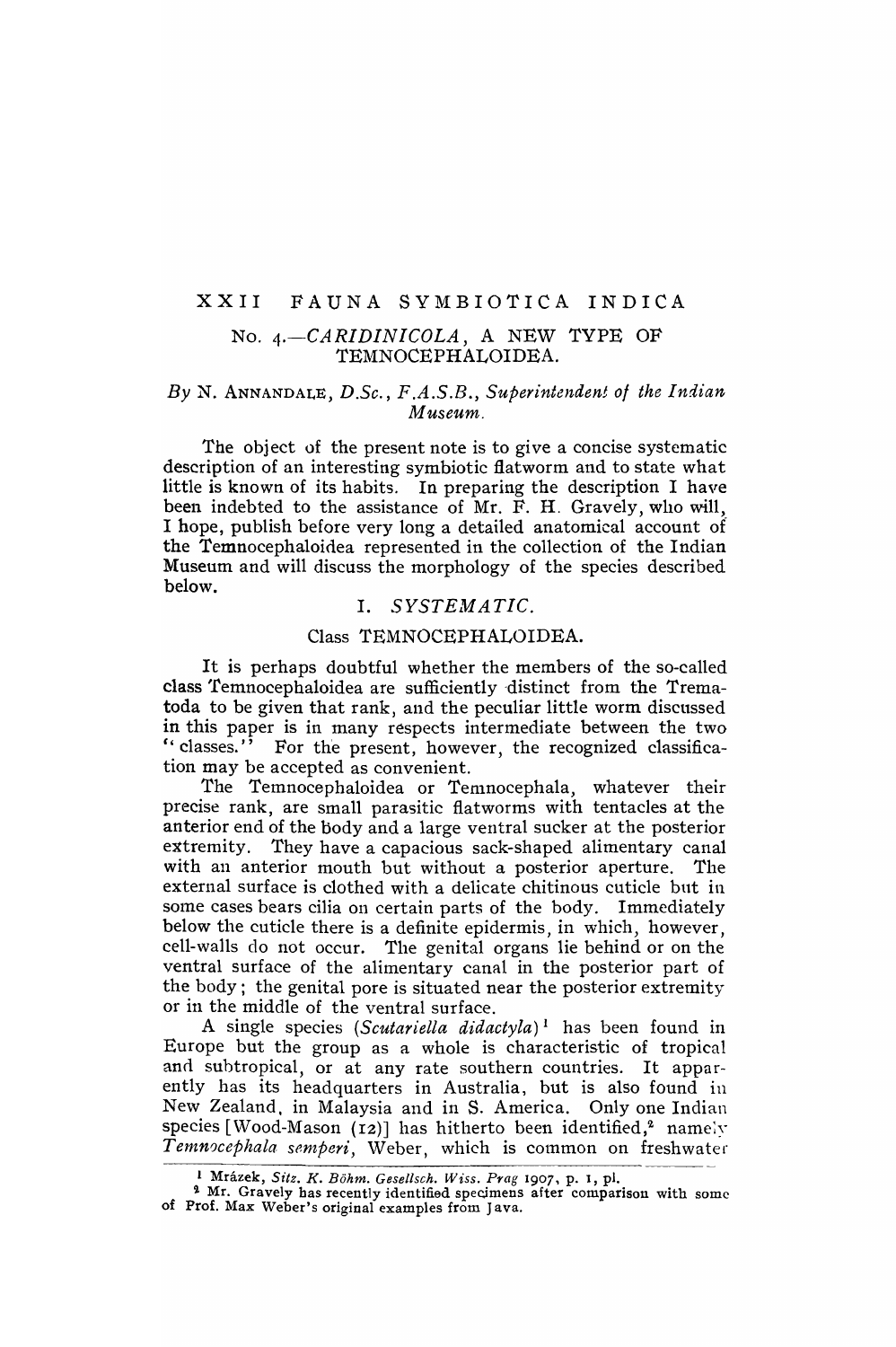crabs of the genus *Potamon* (especially *P. manii*, Rathbun) in hill-streams in parts *oi* Tenasserim.

The Temnocephaloidea appear to be confined to fresh water and to live, without exception, symbiotic rather than parasitic lives. In habits they are predaceous, but they invariably attach themselves to a host which they can conveniently employ as a beast of burden and a stalking-horse in the pursuit of their prey. Each species affects a single host or a group of closely allied hosts. Most of the Temnocephaloidea are found attached to Decapod Crustacea; the Australian species inhabit the gillchamber of crayfish; the Malayo-Burman *Temnocephala semperi* lives on the ventral surface of crabs; one S. American form attaches itself to equatic tortoises, while another penetrates within the pulmonary chamber of the Gastropod *Ampullaria.* The species to be discussed in this paper, like the allied European form, is associated with small prawns of the family Atyidae.

The Temnocephaloidea may conveniently be divided into three families as follows:—

- I. At least four anterior tentacles; posterior sucker circular; alimentary canal much shorter than body, with the genital organs posterior to it.
- A. No lateral tentacles; no anterior sucker; pulsatile excretory pouches present . TEMNOCEPHALIDAE.
- B. Lateral as well as anterior tentacles; an anterior sucker in front of the mouth; no pulsatile excretory pouches. ACTINODACTYLELLIDAE.
- II. Only two anterior tentacles; anterior margin of posterior sucker cleft; alimentary canal extending to posterior extremity, with the genital organs on its ventral surface; no pulsatile excretory pouches SCUTARIELLIDAE.

The third family appears to be considerably more remote from the two first than either of the latter is from the other, but it has not hitherto been recognized as distinct. It consists of two allied genera, *Scutariella,* Mrazek, and *Caridinicola,* gen. nov. The former is known from a single species from Montenegro; the latter from a single Indian species. The family may therefore be said to agree with most of the secondary divisions in the Temnocephaloidea in consisting almost of a minimum of forms. Only 5 genera (Temnocephala, Craspedella, Actinodactylella, Scu*tariella* and *Caradinicola)* are known in the " Class" and of these *Temnocephala* is the only genus that is not monotypic, while the Temnocephalidae is the only family hitherto recognized that includes more than one genus, *Craspedella* as well as *Temnocephala* belonging to it.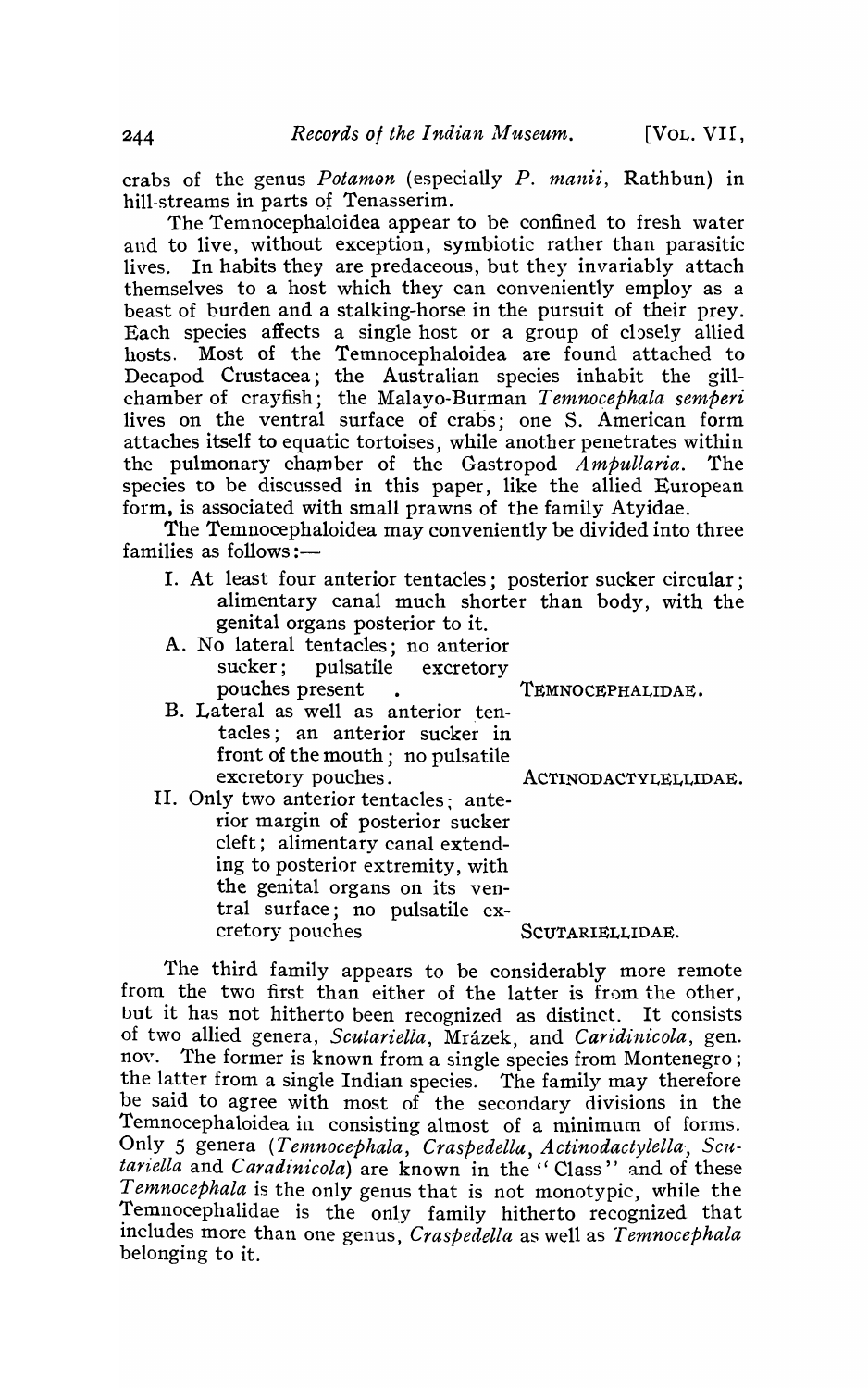#### Fam. SCUTARIELLIDAE, nov.

The two species included in this family are both minute, flattened, more or less ovoid or shield-shaped organisms associated with little freshwater prawns of the family Atyidae. They differ from all other known Temnocephaloidea in the following characters :-

- (I) There are only two anterior tentacles, which differ in structure and function from those of *Temnocephala.*
- (2) The posterior sucker is cleft anteriorly in such a way that it becomes either heart-shaped or horseshoe-shaped.
- $(3)$  There are no external cilia on any part of the body.
- (4) The alimentary canal extends backwards to the posterior extremity.
- (5) The genitai organs lie beneath instead of behind the alimentary canal and the genital pore is situated in the middle of the ventral surface.

In the absence of lateral tentacles the Scutariellidae agree with the Temnocephalidae but they resemble *Actinodactylella,* Maxwell  $(7, 8)$  in the absence of pulsating excretory pouches and in the arrangement of the genital organs. The external cuticle is minutely ringed.

## CARIDINICOLA, gen. nov.

The mouth is almost precisely terminal and the whole pharynx can be extruded in the form of a proboscis. The tentacles arise on the dorsal surface, one on either side' of the mouth. At the base of each tentacle, on the ventral surface, there is a small sucker. The posterior sucker is horseshoe-shaped. The excretory system. opens on either side by a pore on the lateral margin almost on a level with the eyes. There are two testes on either side, a larger and more conspicuous external and anterior testis and a smaller inner and internal one. The penis is armed with chitin The penis is armed with chitin and directed from right to left; the ovary resembles that of *Temnocephala* in structure and lies a little to the left of the middle line; the vitellarium does not cover the dorsal surface of the alimentary canal. Each tentacle has a large ganglion at its base. An elongated gland runs along each side of the anterior part of the body towards the tip of the tentacle.

Type, C *aridinicola indica,* nov.

*Distribution.*—The Ganges and the Mahanaddi rivers, eastern India.<sup>1</sup>

#### CARIDINICOLA INDICA, sp. nov.

*External characters.-The* animal is highly contractile and almost protean in form, but is always flattened dorso-ventrally, more or less produced at the anterior end and truncate posteriorly.

<sup>1</sup> Since this was written Mr. Gravely has obtained specimens of *Caridinicola*  on *Caridina sumatrensis* in the Western Ghats.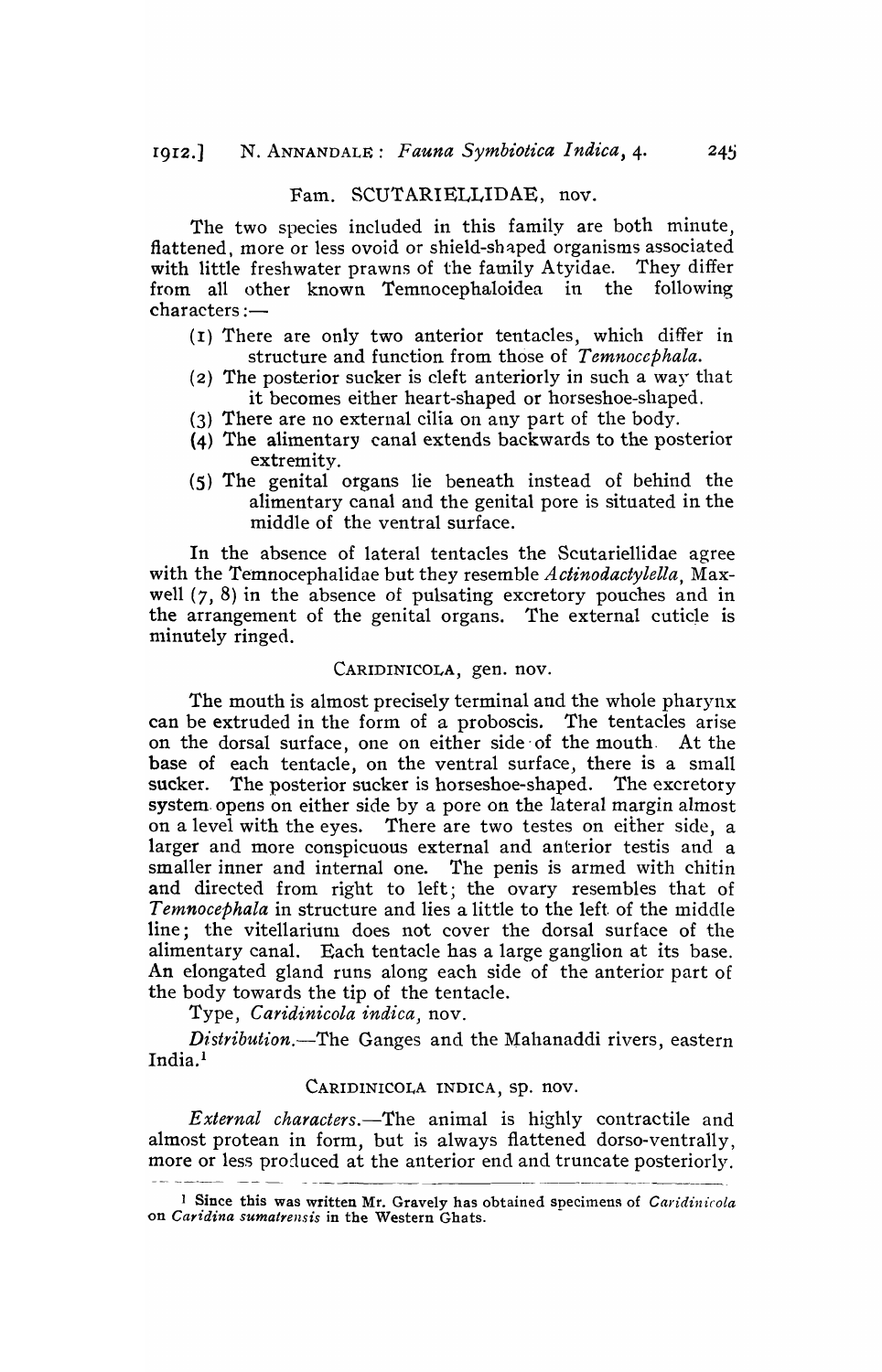When normally contracted it resembles a median longitudinal section of a cone in outline. In length an adult individual can extend instantaneously from 0.5 mm. to 2.0 mm. The integument is colourless and transparent and the rings on the cuticle very narrow. The tentacles are extremely short and have a bluntly rounded tip; they are soft and apparently devoid of cuticle; when the animal is fully extended they have the appearance of being mounted on short peduncles. The mouth opens between them at the base of a depression which becomes crateriform when the proboscis is fully retracted and the whole animal fully extended. There are two eyes situated on the anterior half of the dorsal surface some distance behind the base of the tentacles; the eyesare directed forwards and outwards; they are black in colour.



FIG. I. -Chitinous armature of intromittent organ of *Cayidinicola indica.* 

A.-The entire armature, very highly magnified.<br>B.-The terminal cup, still more highly magnified. The stem or intermediate portion and the basal funnel are represented in optical section.

When the animal is fully contracted the posterior sucker sometimes becomes almost heart-shaped, but as a rule it resembles the figure formed by a straight line the extremities of which are curved upwards through the greater part of a circle, the distance apart of the incomplete circle thus formed varying with the state of contraction of the animal.

*Alimentary canal.-The* mouth opens into an elongate cylindrical but highly muscular pharynx (oesophagus) which can be thrust out bodily to nearly half the length of the animal. The tip of this organ is surrounded by a circle of minute prominences on each of which a sense-organ provided with a minute chitinous tooth is situated; the whole ring is folded inwards when the proboscis is retracted. Strong, almost transverse retractor muscles, are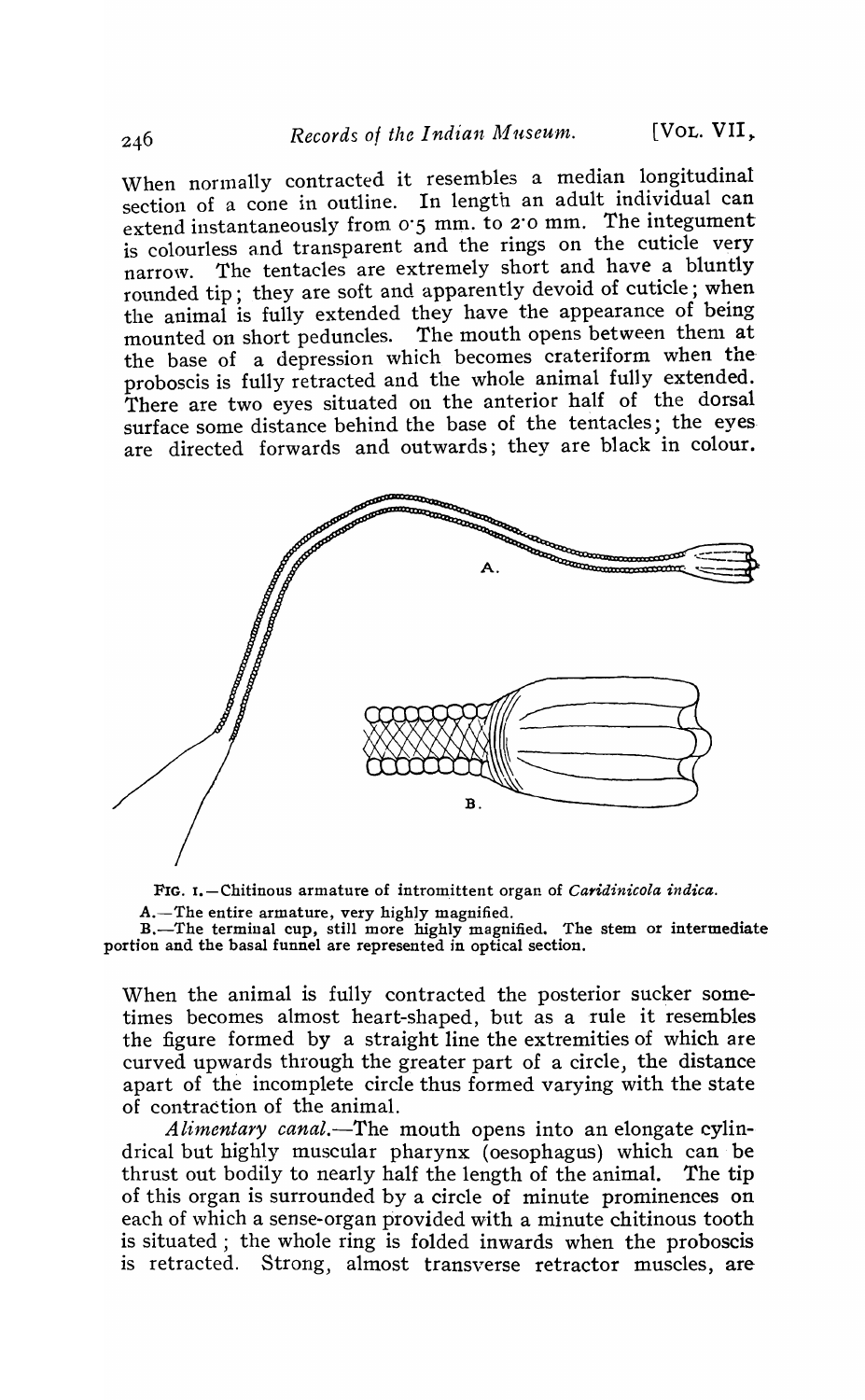attached to the base of the pharynx. The intestine is rather longer and much more bulky than the pharynx; it is indistinctly sacculated at its anterior end.

*Genitalia.-Only* the penis need be described here. The chitinous part of this organ (fig.  $r$ ) consists of three regions :-(I) a proximal, funnel-shaped base, (2) an elongate cylindrical stem and (3) a cup-shaped apex. The basal funnel occupies about  $\frac{1}{6}$  of the length of the whole structure and has a perfectly smooth external surface; it is almost twice as long as its basal diameter. The stem is about 34 times as long as its own transverse diameter, maintains the same diameter throughout its length, is circular in cross-section and occupies  $\frac{5}{6}$  of the whole structure. It is ornamented externally with minute rounded prominences with which it is closely covered, the prominences forming parallel transverse rings round it. The terminal cup is about  $I_3^{\pm}$  times as long as broad and only about  $\frac{1}{10}$  the length of the stem. Its sides, which are nearly parallel, are supported by four equidistant vertical bars, each of which is about equal in breadth to the space which separates it from the next bar. At the rim of the cup the bars project upwards for a short distance, their tips being bluntly rounded.<sup>1</sup>

*Excretory system.*--A pore which I believe to be excretory is sitnated on each side of the body close to the edge of the dorsal surface and a little posterior to the eye. These pores are easily seen in living specimens.

*Eggs.-The* eggs are nearly circular as seen from the side but broadly oval as seen from above. Each is provided with a stalk considerably shorter than its own diameter. They are somewhat variable in size but measure on an average about  $0.24 \times 0.19$  mm. in dorsal view. The external covering is chitinous but very thin an:  $1$  quite smooth; it has a distinct yellowish tinge.

 $\bar{Ty}$ *pe* (a specimen mounted in glycerine) No. Z.E.V  $\frac{3060}{7}$ , Ind.  $M$ us.  $M$ 

*Localities, etc.*-River Mahanaddi and canal opening thereinto at Cuttack and R. Mahanaddi at Sambalpur, Orissa (February and March); river Ganges near Rajmehal, Bengal (March) (B. L. *Chaudhuri).* 

*Hosts.*-Caridina propingua, de Man (4) and C. sumatrensis, Bouvier (3).

## IT.-BIOLOGICAL.

The first specimens of *Caridinicola* were found attached to antennae of prawns of the genus *Caridina* taken at Cuttack in February and preserved in spirit. Others were discovered loose in the same bottle. They were, naturally enough, mistaken for small leeches by my assistant who was sorting out the contents of the bottle. As the species was evidently one of considerable interest, I took the opportunity to revisit Cuttack last. March and found the worm abundant in the gill-chambers of C. *propinqua*,

<sup>1</sup> These details can only be seen with the a:d of an oil-immersion lens after the specimen has been treated with caustic potash.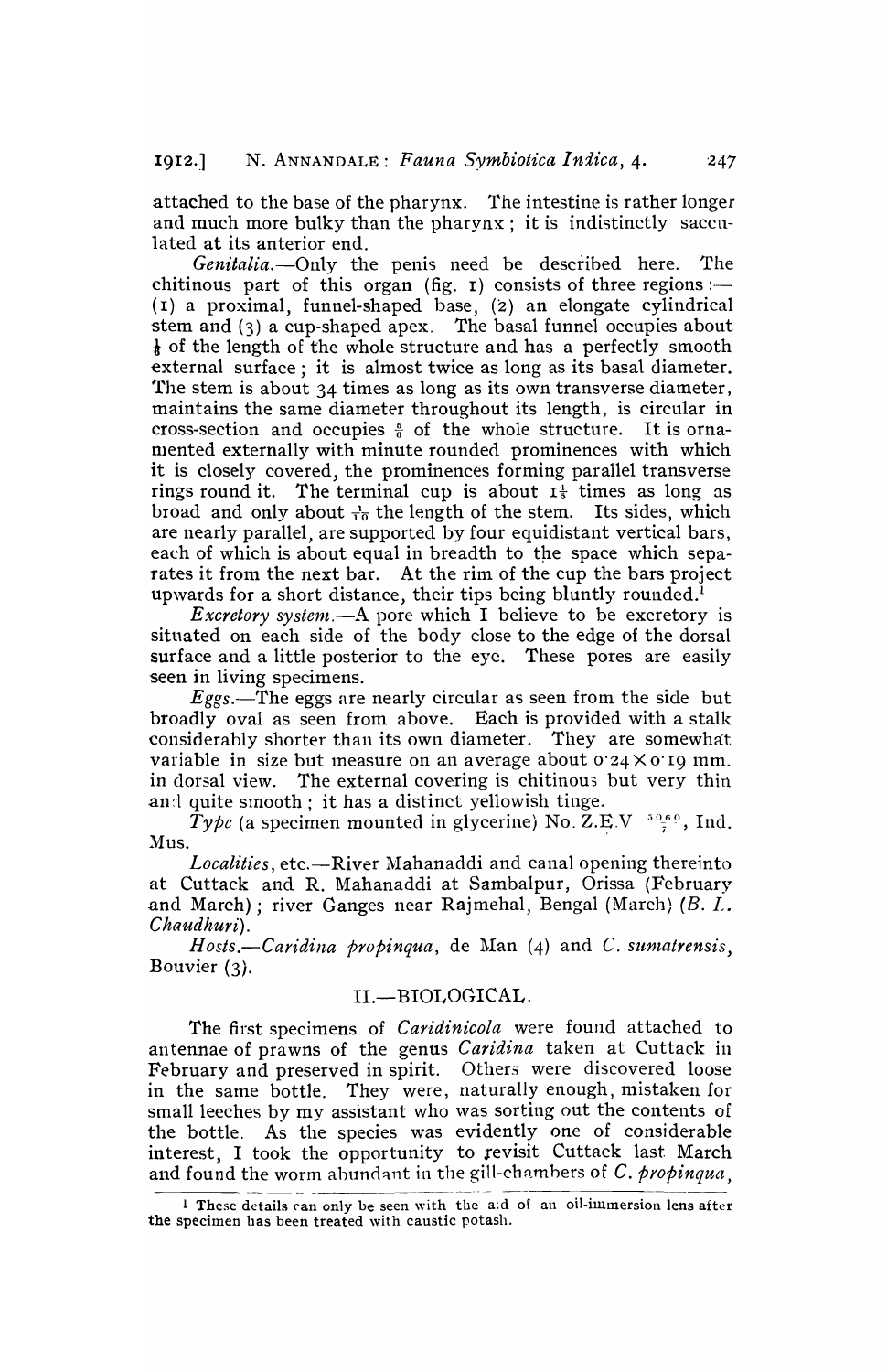which swarmed among water-weeds at the edge of the Mahanaddi and also in a canal at the same place. Loose specimens were subsequently found in bottles of *Caridina sumatrensis* from Sambalpur in Orissa and Rajmehal in Bengal.

In the river and canal at Cuttack small Decapod and Schizopod Crustacea are extremely abundant. At least three species of *Caridina (C. nilotica,* Roux) *(s.l.),* C. *propinqua)* de Man, and C *s'lHnatrensis,* Bouvier, occur among weeds at the edge, and also numerous small (mostly immature) Palaemonidae; while the water is often full of large shoals of the little estuarine Mysidae *Potamomysis assimilis and Macropsis orientalis, Tattersall (10).* 

In spite of a careful search, I did not find *Caridinicola* on any species of *Palaemon* or Mysidae at Cuttack or on *Caridina nilotica*. I cannot, however, be sure that it did not occur on C. *sumatrensis*, although all the specimens of *Caridina* on which I know that I took it are assigned by Mr. Kemp to C. *propinqua;* for the immature individuals of the two prawns resemble one another very closely.

I have not been able to find *Caridinicola* on *Caridina propinqua* in the neighbourhood of Calcutta, but this may be due to the fact that the prawn in this district is only found in distinctly brackish water, whereas the water of the Mahanaddi at Cuttack is very nearly, if not quite, fresh. That of the Mahanaddi at Sambalpur and of the Ganges at Rajmehal is of course quite fresh. Nothing is yet known of the distribution of *Caridina propingua*, which has hitherto been recorded only from the Ganges delta, but it is very closely related indeed to C. *fossarum*, Heller, from Persia, and it is probable that closely allied forms extend all over the territory intermediate between that country and Lo wer Bengal. C. *sumatrensis* appears to be distributed over a considerable part of the Oriental Region.

'fhe host of *Scutariella* is *A tyaephyra desmarestii,* the only non-cavernicolous European Atyid.

The habitual position of *Caridinicola* on its host is inside the gill-chamber, in which it lies attached to the gills. In most cases it can be readily detected in this position \vith the aid of a lowpower microscope by an external examination of the prawn, whose integument is rarely pigmented so deeply as to render the operculum opaque. If the water in which the prawn is living, however becomes foul or if any noxious substance is added to it, the worm immediately emerges from the anterior end of the chamber and makes its way rapidly along the antenna or antennule. After gesticulating wildly in a manner that will be described presently it then makes off in search of a new environment, being by no means wholly dependent on the prawn for the power of locomotion. For this reason very few specimens can be found on prawns which have been kept in captivity for more than a few hours, unless precautions are taken to keep the water fresh.

Caridinicola, though not markedly gregarious, is usually found in parties of two or three and, so far as my observations go,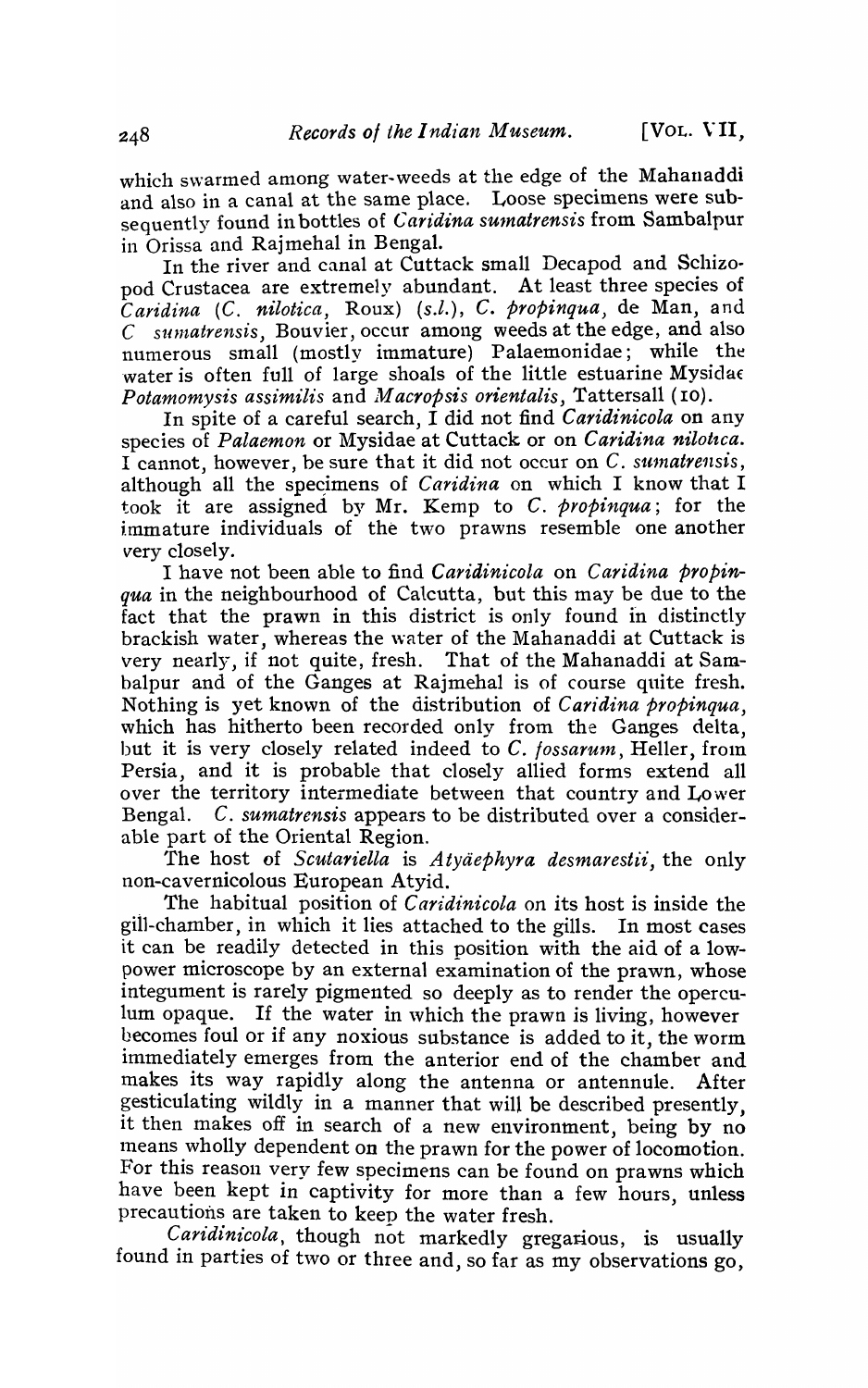such parties are usually confined to one gill-chamber, that on the other side of the prawn remaining vacant.

The eggs are attached to the gill-filaments of the host and are apparently deserted by their parent before they hatch. I found numerous examples far advanced in development at the beginning of March. There are as a rule not more than half a dozen on one host.

The food of *Caridinicola* consists mainly if hot entirely of minute Protozoa and Protophyta. The contents of the alimentary canal as a rule consists of a brownish granular substance, probably excretory and containing large numbers of Diatom and Desmid skeletons. The tests of Rhizopod Protozoa are often present also in considerable numbers.

Prey is evidently captured by means of the pharynx, which can, as already stated, be thrust out bodily in the form of a pro-



FIG. 2.-A single individual of *Caridinicola indica* in different stages of contraction.

boscis. I have not been so fortunate as to see the process, but Babu Abohya Charan Chowdhary, the Museum draftsman, tells me that while he was drawing the sketches reproduced in fig.  $z$ , he saw the worm suddenly shoot out its proboscis and seize therewith a "small insect" which was running past. The proboscis was then rapidly withdrawn. The "small insect" was probably an Infusorian. The animal can easily be induced to extrude its proboscis by the exercise of pressure. Apparently the extrusion takes place more readily when the whole body is in a state of moderate contraction and is brought about by lateral contraction of the muscles of the body-wall, which are very well developed, aided by those of the organ itself. Retraction is affected by means of the retractor muscles situated at the base of the oesophagus. Doubtless the sense-organs surrounding the mouth enable the animal to decide whether the prey captured should be swallowed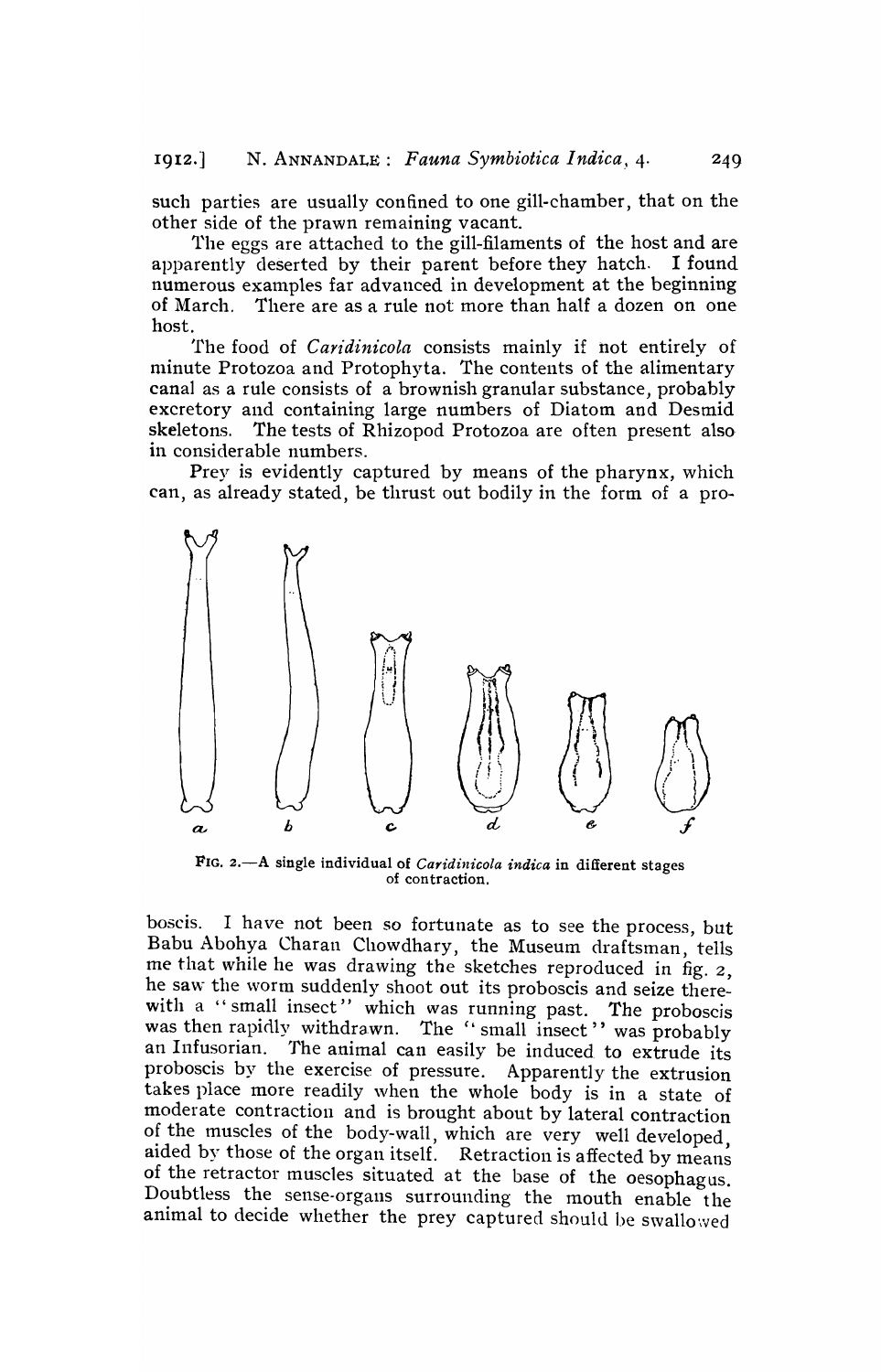or rejected, while the little teeth with which they are provided assist in its retention.

When *Caridinicola* is undisturbed in the gill-chamber of its host it habitually remains with its body in a state of moderate retraction, approximately as in fig.  $2 d$ . The posterior sucker is firmly fixed to a gill-filament and the body is arched upwards and forwards in such a way that the  $\epsilon$ yes look directly forwards and outwards, the anterior extremity being bent considerably downwards. If any disturbance occurs, however, the animal immediately straightens itself and elongates its body to the utmost. Such attitudes as those shown in fig. 2a and b are only adopted just before it begins to move forwards. Apparently the rule that it emerges from the anterior end of the gill-chamber is absolute, and it invariably escapes *via* the antenna or antennule. As soon as it reaches the filamentous part of one of these appendages it stays. its course and remains for some little time with the peculiar posterior sucker clasped round the hair like structure. The body posterior sucker clasped round the hair like structure. is stretched to the utmost and moves rapidly upwards and downwards and from side to side, often gyrating almost as if on a pivot; but the sucker retains a firm hold. The tentacles during these evolutions exhibit curious twitching movements apparently neither correlated in the case of the two tentacles nor rhythmical. At length the *Caridinicola* releases hold of its host and drops to the bottom or onto a convenient weed. It seems probable that it habitually deserts its host at night, for I found it difficult to procure specimens on *Caridina* in the Mahanaddi early in the morning.

Progression is effected by means of "looping." The body is first held upright and stretched to the greatest possible length. The anterior extremity is then bent downwards and the surface along which progression is to be effected touched gently by the tentacles with their chat acteristic twitching movements. The two little anterior suckers next take hold, and the posterior sucker is released, drawn forward to a position immediately behind that occupied by them and then affixed again. The animal is now in readiness for a new move forwards.

Taking the above-stated observations into consideration, it seems probable that the tentacles are, as their structure would suggest, primarily of use as sensory organs. They seem to play no other part in progression than that of testing the ground before the anterior suckers attach themselves to it. They have, I think, another function, namely that of finding the right host. I noticed that if a *Caridinicola* were removed from its host and placed in a dish of water in which a *Caridina* of the right species was present, it immediately stood up in the water on its posterior extremity and, after twisting about in all directions and flicking its tentacles, finally directed them in the direction of the *Caridina* and then moved rapidly towards it. This happened whether the *Caridina*  was dead or alive; indeed, even if it were torn in pieces, the little worm appeared to be attracted by the fragments and attached itself to one of them.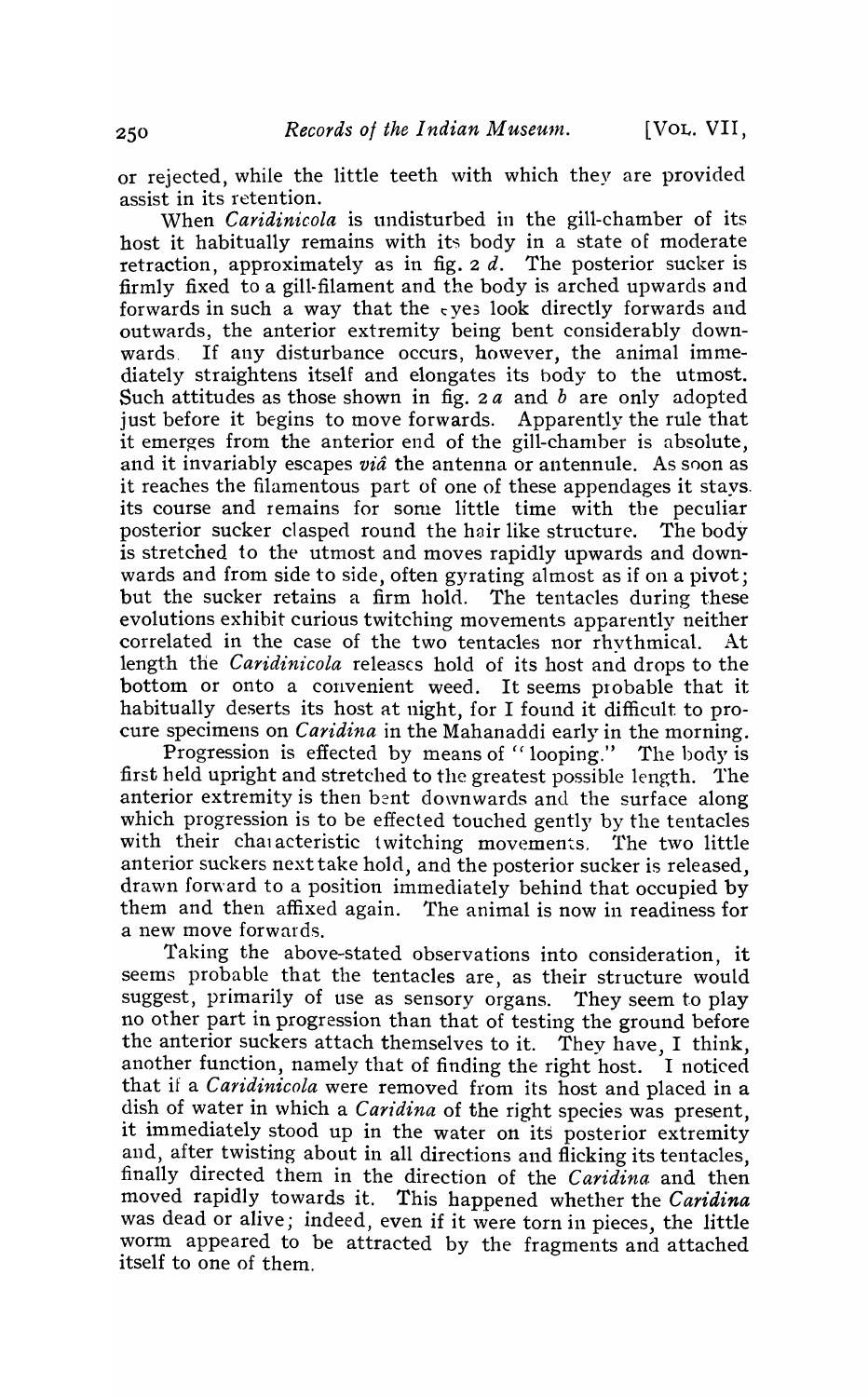The eyes probably serve another purpose. As the worm sits in the gill-chamber of its host, they are, as I have already stated, directed straight in front of it. The current of water that flows constantly through the gill-chamber must bring in many of the little organisms on which *Caridinicola* feeds, and it is reasonable to assume that it catches these organisms by means of its protrusible pharynx. In order to do so, however, it must first become aware of their presence. There is every probability that it does There is every probability that it does so by seeing them, for the walls of the gill-chamber of *Caridina propinqua* are of glassy transparency and offer hardly any obstacle to the passage of light, while even th03e of C. *sumatrensis)* although they are as a rule much more densely pigmented, are by no means opaque.

#### SUMMARY

1. The new genus *Candinicola* constitutes with *Scutariella,*  Mrázek, a family of "Temnocephaloidea " of which the latter is the type.

2. The famity Scutariellidae is distinguished from other families of the group, among other characters, by the fact that the intestine extends to the posterior end of the body and that the genital organs, therefore, lie on its ventral surface instead of posterior to it.

*3. Caridinicola* is distinguished from *Scutariella* by the possession of a pair of small anterior suckers, by the terminal position of the mouth and by the peculiar shape of the posterior sucker.

4. Caridinicola indica is found only in association with certain species of the Atyid genus *Caridina,* namely C. *propinqua,*  de Man, and C. *sumatrensis,* Bouvier.

5. It captures its.prey by mean3 of a protrusible pharynx or oesophagus.

6. Its tentacles are sense-organs and are apparently employed in testing the nature of the surface along which the animal is tnoving and also in finding the host.

7. The eyes are probably used for the detection of prey.

8. Progression is affected by "looping."

In conclusion I must again express my indebtedness to Mr Gravely and also to Mr. Stanley Kemp, who has given me great assistance in identifying the hosts of *Caridinicola indica*.

## LITERATURE.

I. Annandale

" Some recent Advances in our knowledge of the Freshwater Fauna of India," Journ. As. Soc. Beneal. Journ. As. Soc. Bengal, 1912, p. 39, pl. II, fig. 1.